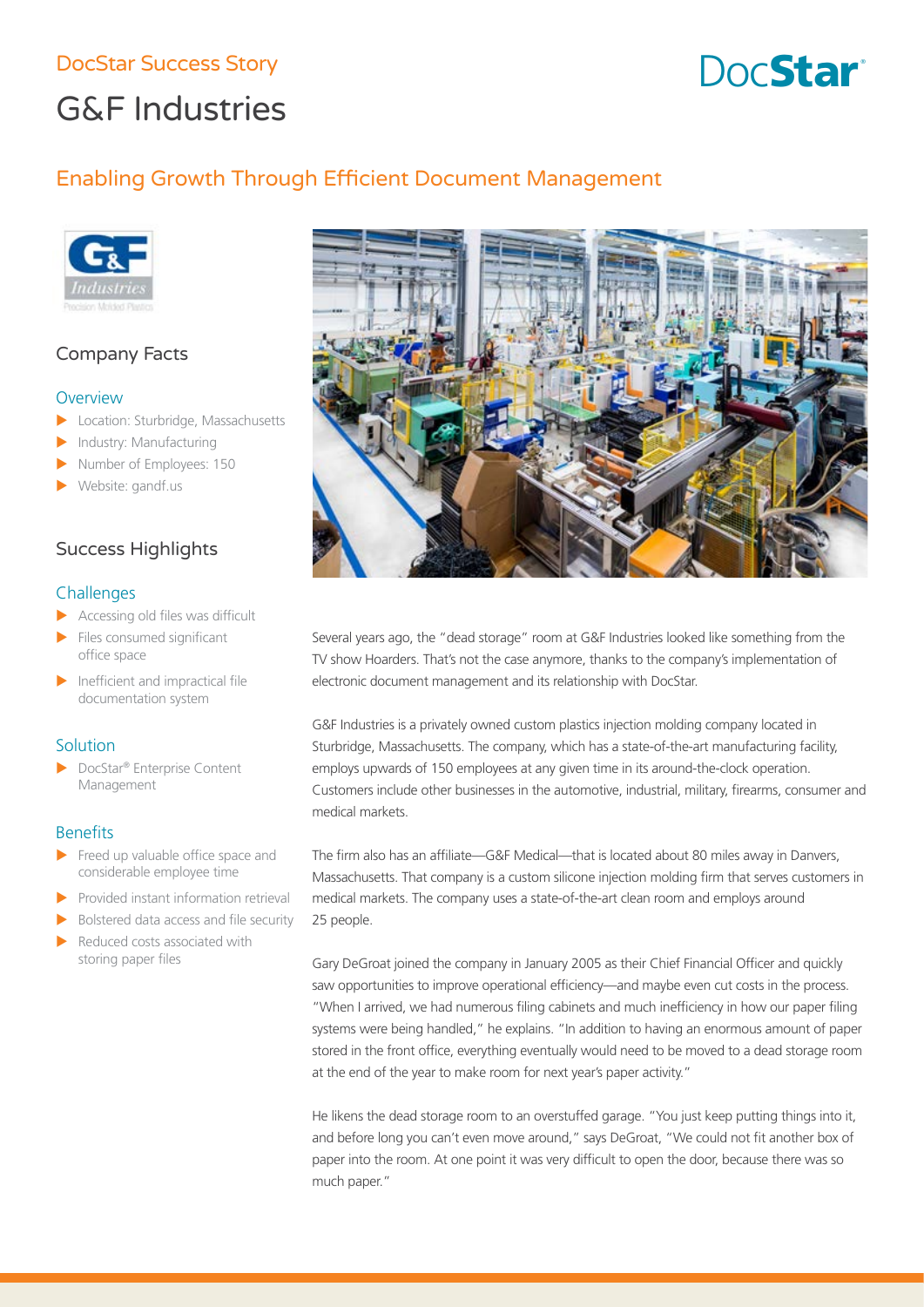# G&F Industries

"This equates to more than \$13,000 in annual savings, and the ability to actually locate the documents is priceless!"

—Author's Quote, Title | Company Name

Something had to give. "We needed to be able to access information from those old files," he explains, "but that was virtually impossible." Even if staff members could get into the dead storage area, there was no guarantee that documents had been filed or refiled properly, and there was a chance someone removed a file and never returned it. Worse yet, some documents didn't exist at all, because a 2001 fire destroyed them.

# Need for change

The solution to the paper mess, in DeGroat's mind, was electronic document management. "There were two things we really needed to get our arms around," he recalls. "First, we needed to improve the efficiency of retrieving information when we needed it—and that called for taking our filing system digital. Second, we needed to reduce the time and effort required to store everything."

Along with that, of course, are disaster recovery issues. "If a fire occurs tomorrow, because we've scanned documents using DocStar, I can now go out and retrieve this information, because it's being backed up off site," DeGroat explains. "Those were my driving factors."

G&F assessed possible vendors and went through the proposal process during the last part of 2006, and signed on with DocStar Partner, PIF Technologies in early 2007. "We generally comparison shop for major purchases like this," he recalls. PIF was on the company's very short list of possible vendors. "We had gotten a good recommendation on the company and the products," he adds, "and when we called around to businesses that used DocStar, we got good reviews."

The system was installed, employees received training, and the company went live with the product in March of 2007. That was, as DeGroat says, "lots of paper ago. To begin with, we started to 'DocStar' a year of vendor files." Yes, the process of scanning and electronically filing documents is so engrained at G&F that "DocStar" has become a verb.

"We started with our 2005 vendor files and started sending those through the imaging system," he adds. "From that point, we just kept plugging away, one year at a time, until we finally got up to the current year."

# "We've been able to eliminate ten fivedrawer filing cabinets full of paper!"

—Author's Quote, Title | Company Name

Once employees became comfortable with the process and confident that documents were easily retrievable, the company made scanning and filing part of its routine. "Anytime we generate a piece of paper, whether we cut a check or process some other document, it gets scanned into the system almost on a daily basis," DeGroat notes. "So we started with a 'catch-up' process and then moved to a 'real-time' process."

He says one of the biggest struggles employees faced using the system early on was developing a discipline about getting the documents scanned. "It was new, something different," he explains, "and that's always a challenge. Part of it was workflow change getting used to a new daily routine, and part was the logistics of how and where scanning would take place."

Another hurdle they faced was variation in documents. "They came in different sizes, and often they were stapled together before being filed," he adds. "We did end up changing some workflows to get the most out of the system. For instance, instead of stapling papers together, we started using paperclips, knowing we would scan it later."

A variety of document colors also posed challenges early on, although that problem has been resolved as employees became more familiar with the scanners and as hardware has improved over time.

#### Finding success

Today, a number of company departments use DocStar. "Our quality department stores production data, process sheets, first article inspections, damage material reports, inspection reports and process change history reports in the system," DeGroat says. "Before, they would have that information filed in over four filing cabinets." Every day, they bring newly created or received documents to the front office, where scanning—or "DocStarring," as it's called—takes place. The quality department has eliminated four filing cabinets and relies on DocStar for the information it needs.

"In manufacturing, they had several file drawers of paper," DeGroat notes. "They get daily shipments of product coming in the door. All of those shipments have packing slips, which used to accumulate in a file drawer. You may or may not have been able to find something back there; now all of that is stored electronically." Today, packing slips and other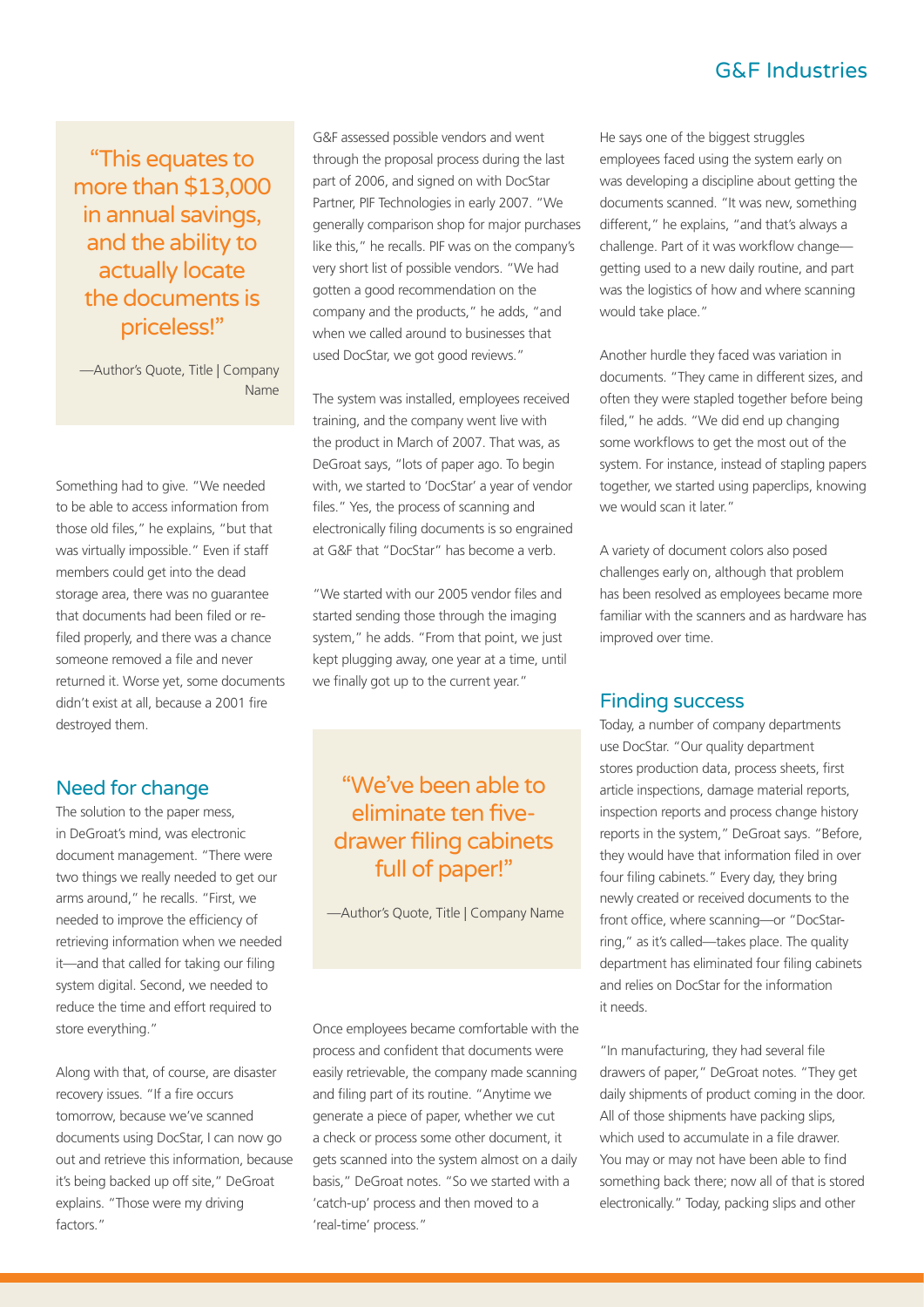# G&F Industries

papers are scanned and tracked, and can be retrieved with a couple of clicks, if needed.

Scanning and storing packing slips from the shipping area is particularly beneficial. "Those are critical documents, because it's not unusual to get a call from a vendor with some sort of discrepancy," DeGroat says. "We can pull up the packing slip and immediately have a copy of the signed-off slip that proves what was actually delivered."

Human resources and accounting are also actively using DocStar. "Vendor checks, customer checks and other documents are scanned in, as are invoices and other documents," DeGroat explains. "We work the documents, get them approved and processed, and then scan them in."

In addition to invoices and other documents, the company scans and electronically files a number of other customer documents. In addition, DocStar is supporting the company's security system. "When someone visits our firm, they must sign a non-disclosure form that says they won't take any trade secrets," DeGroat says. "Those forms are now stored in DocStar, which means repeat visitors don't need to complete a form every time they enter."

G&F Industries acquired what is now G&F Medical at around the same time it went live with DocStar, and has been scanning and electronically filing documents from that firm, in addition to its own.

#### Achieving results

Going with DocStar has led to a number of positive results. "The first thing that comes to mind is just the additional space," DeGroat explains. "We've been able to eliminate ten five-drawer filing cabinets full of paper in our accounting

"It's an important part of our disaster recovery plan. If any paper documents we have scanned were to be destroyed, we could replace them."

—Author's Quote, Title | Company Name

office, manufacturing area and quality area. Freeing up space in the office has been valuable."

Second, he says, is ease of retrieval. "No longer do we need to take the time to walk to a file cabinet, try and determine whether the person filed it under A or B or wherever, and hope it's there," he says. "Being able to find something—and find it quickly—is huge. Now we simply pull something up on the system, flip to the page we want to see and then print or email the information. That's been a real workflow benefit."

As the company has grown, it's been able to do so without some of the costs normally associated with that. "We haven't had to add more people to process more paper," DeGroat says. "We can use our people for other things." The company also has been able to forego adding storage space as its business increased.

Another benefit of using DocStar is remote access, provided you can access your network remotely via a secure VPN. "The system allows us to work at home and, for example, access and verify information for a report," DeGroat explains. "If I'm writing commentary on our financial statements and I want to pull up a particular invoice to check something, I can do that. I can even email it to myself or print it out if I need to."

The system also bolsters company data security. "It's an important part of our disaster recovery plan," he adds. "If any paper documents we have scanned were to be destroyed, we could replace them. And

the electronic files are backed up, so they're accessible in the event of a catastrophe, as well."

Cost savings comes into play, as well. "We have seen significant cost reduction in terms of storing paper, in both day-to-day use, as well as the dead storage costs," DeGroat notes. "We estimated more than 7,500 documents are now stored in DocStar with an average cost savings of \$1.75 per document, when you factor the labor costs in filing the documents originally, retrieving them, moving them to dead storage, 10 filing cabinets originally used to store them, and the additional costs of purchasing hanging folders files and dead storage boxes. This equates to more than \$13,000 in annual savings, and the ability to actually locate the documents is priceless!"

Even the dead storage area is being cleaned up. "We have a shredding service that comes in once a month and we have a directory of the files we want to delete," he explains. "We just go down there, pull the boxes and they shred them right on site." This provides certain legal benefits, as well. "We can manage documents better and keep them only for as long as we are required to by law."

Dead storage is not empty, though. "Massachusetts state government officials require us to have a written information security plan that includes a number of controls for securing documents," DeGroat explains. "For instance, we need to keep terminated employee personnel files containing social security numbers and other personnel information in a physically secure